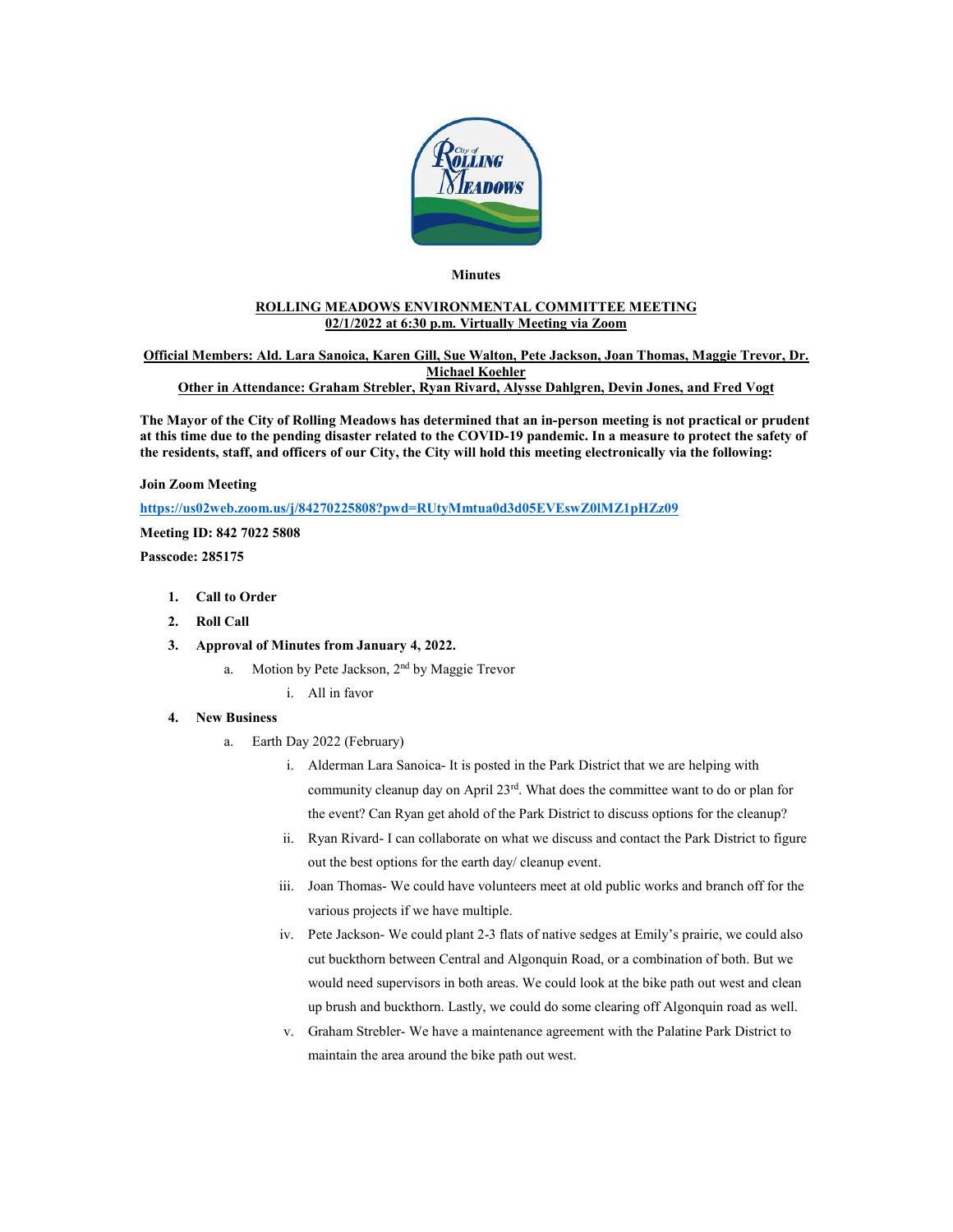- vi. Sue Walton- We could look at the Icenogle property with permission of the Palatine Park District to clean up the garlic mustard and other invasive species. That area has 3 acres with 32 varieties of wildflowers.
- vii. Alderman Lara Sanoica- Ryan are you comfortable being the point person of this group to get ahold of Park District about the Earth Day/ Cleanup with the projects we talked about tonight.
- viii. Ryan Rivard- Not a problem, I will reach out and give them the ideas discussed previously. But I think staying closer to Central road would be best with the number of volunteers.
- ix. Joan Thomas- We need to know what the District is interested in us doing, so we can let people know what to bring and how many people are needed in those areas.
- x. Fred Vogt- Can we get 8.5x11 maps of the area for volunteers?
- xi. Ryan Rivard- We can provide those.
- xii. Alderman Sanoica- Ryan if you can please get this information to us as soon as possible before the March meeting so we can plan accordingly.
- xiii. Joan Thomas- Can we get approval for the coast of sedges for earth day to order the plants?
- xiv. Graham Strebler If we allocated \$165 for 3 flats we should be within the ballpark.
- xv. Pete Jackson- I think we put extra money in case the prices rose, I would be in favor of that.
- xvi. Alderman Lara Sanoica- Pete would you like to make a motion?
- xvii. Pete Jackson- I'd like to make a motion to approve the \$180 allocated for an earth day event
	- 1. Second by Karen Gill
	- 2. Roll Call: Karen Gill- Yes, Maggie Trevor- Yes, Pete Jackson- Yes, Dr. Michael Koehler-Yes, Sue Walton- Yes, Joan Thomas- Yes, Alderman Lara Sanoica- Yes
		- a. Motion passes
- b. Cook County Open Burning Permit (Prescribed Burns of the Prairie)
	- i. Pete Jackson- I have gathered permits for the burn for Emily's Prairie and adjacent areas. March 19th weather dependent is the Prairie Burn at 1 pm.
	- ii. Alderman Lara Sanoica- All in favor of covering the costs for the burn permit please raise your hand if you are in agreement.
		- 1. Roll Call: Karen Gill- Yes, Maggie Trevor- Yes, Pete Jackson- Yes, Dr. Michael Koehler-Yes, Sue Walton- Yes, Joan Thomas- Yes, Alderman Lara Sanoica- Yes
			- a. Motion passes.

### **5. Old Business**

- a. Sustainability Plan
	- i. Dr. Michael Koehler- Last meeting we discussed presenting to the council and or concepts in June and approved the next meeting in July.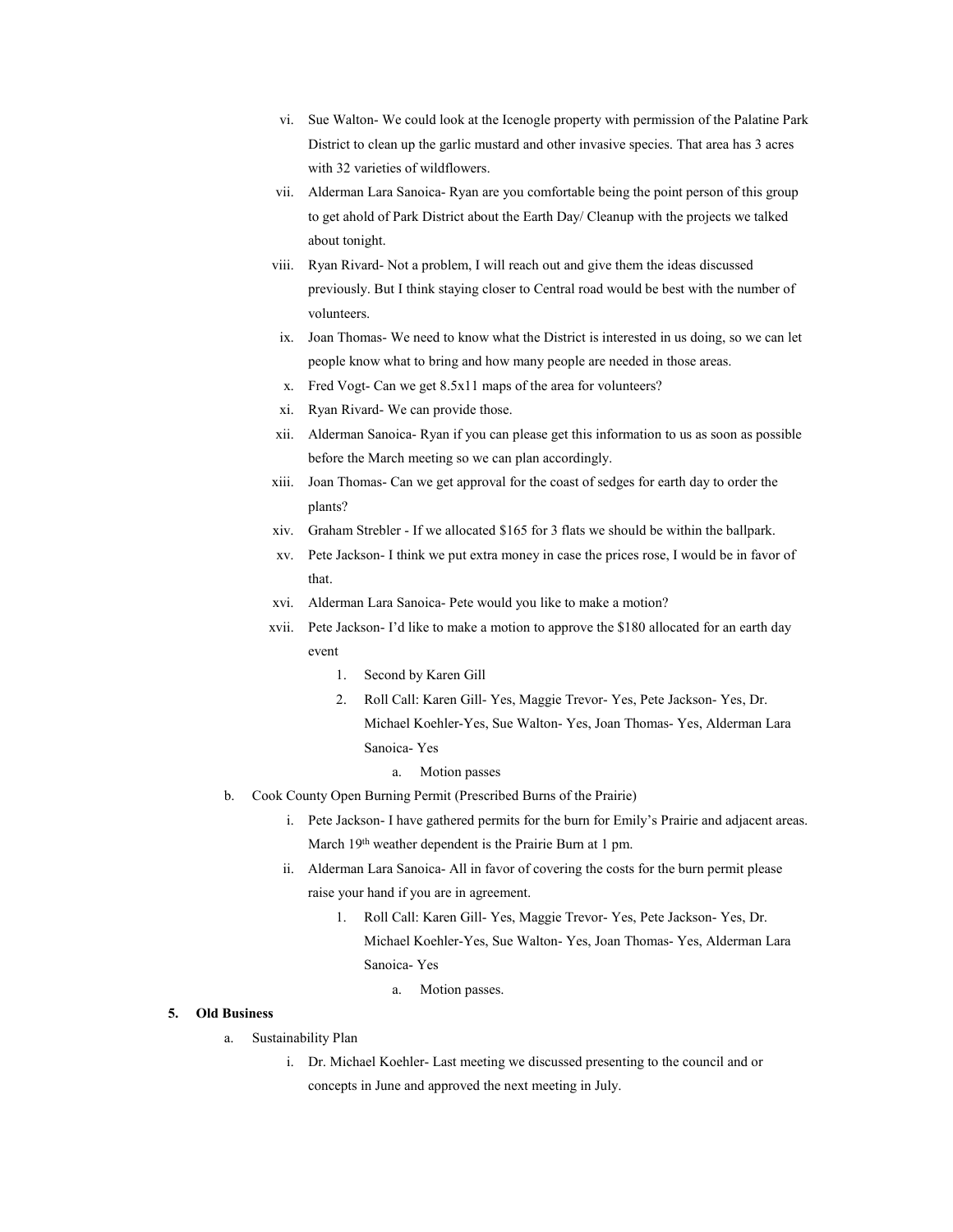- ii. Alderman Lara Sanoica- We could get a resolution in one meeting. We would want to prepare a resolution for the sustainability plan and bring it back for March 1<sup>st</sup> meeting. We will want to secure a spot on the committee of the whole at or before June. Can we lean on you Ryan to talk with City Manager Rob Sabo and Director Horne to get time at an upcoming committee of the whole meeting?
- iii. Ryan Rivard- Yes, I will talk with them and see what month works best for this resolution at the Committee of the whole.
- iv. Dr. Michael Koehler- Can we sit down with City Manager Rob Sabo to talk about the concepts of the sustainability plan.
- v. Alderman Lara Sanoica- We could have two members of the committee and one staff member present to avoid open meetings act.
- vi. Dr. Michael Koehler- We should meet with the City manager to align what we are looking to do. I can be the liaison to put this together with another from the committee and one staff member. Please let me know if you have any interest in helping bring this to the City Manager.
- b. Coal Tar
	- i. Ryan Rivard- Discussed what staff was going to bring to the committee of the whole on February 15<sup>th, 2022. The committee is looking to bring the committee's recommendation</sup> forward to the council as follows:
		- 1. "Support the Environmental Committee recommendation to establish an ordinance that: prohibits the use of coal tar pavement sealants on public and private property; b) prohibits the sale of coal tar sealant applicators be licensed. c) Required that pavement sealant commercial applicators be licensed, and d) develop educational material for the public."
	- ii. Alderman Lara Sanoica- Do we have a motion for this recommendation?
	- iii. Dr. Michael Koehler- I would like to make a motion to approve the Committee's Coal Tar recommendation to bring to the council.
		- 1. 1st Dr. Michael Koehler, 2nd by Pete Jackson
			- a. Roll Call: Roll Call: Karen Gill- Yes, Maggie Trevor- Yes, Pete Jackson- Yes, Dr. Michael Koehler-Yes, Sue Walton- Yes, Joan Thomas- Yes, Alderman Lara Sanoica- Yes
				- i. 7-0 All in favor
- c. Willow Bend Tree Planting Fundraiser
	- i. Joan Thomas- We will need 4-6 trees, Graham Strebler walked with me today and discussed options for the trees for the area. We are looking to raise funds with our earth club and to have RM Environmental committee match funds. The total would be around \$200 a tree with the need of 4-6 trees depending on size and tree. At this time the district would not be able to match funds for this project.
- d. January 25th RMHS Greenhouse Seed Planting (Recap)
	- i. Pete Jackson- We had 25 kids from Willow bend and 12-15 high school students to help plant native prairie seeds in the RMHS greenhouse. We have 8 flats of prairie grass